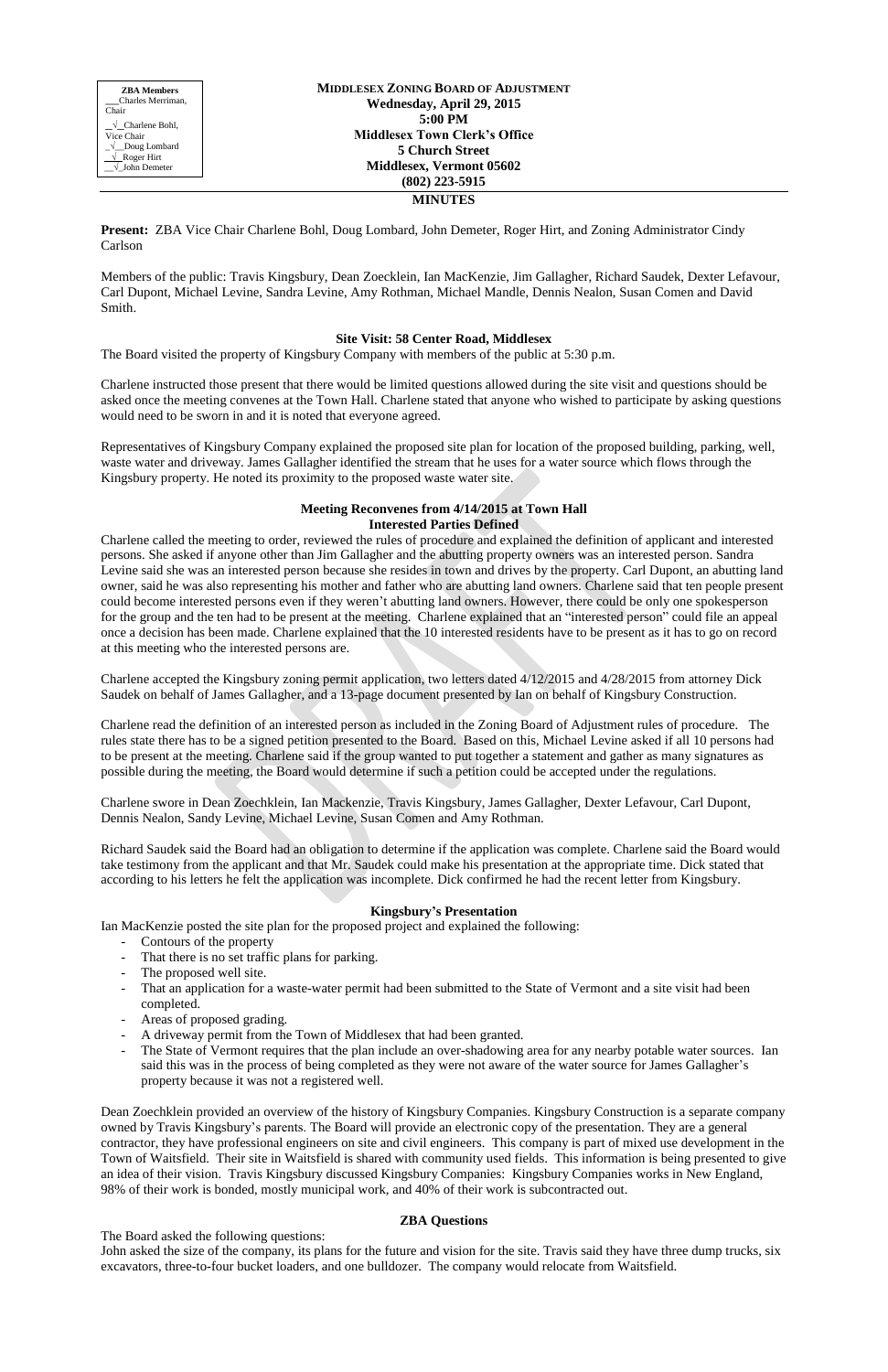What percentage of time are the above vehicles at the proposed site? Travis stated on average the vehicles might be on site for approximately 30 days per year. The equipment goes from job to job.

What level of repairs would be done on site? General oil changes, maybe some welding inside. Will there be storage of hazardous materials? There will not be any exterior holding tanks; they currently use a waste oil burner to heat their building. Antifreeze is not stored and at a minimum they may have a 55-gallon tank.

What do they anticipate for truck deliveries? Parts for a project, FedEx and UPS. There will not be any dump trucks coming to the site delivering materials as they are delivered to sites.

Doug asked about the proposed building: There are not specific plans drawn yet, but the intended size is  $60x100 \times 28'$  high. They haven't determined a design for the building as they believe that would be part of a site plan review conducted by the Planning Commission. The vision is for a steel-framed building with wood siding and a metal roof. There will be three garage bays. The office will be one story and built to accommodate up to 25 employees. They will rent part of the building as a professional office for possibly a surveyor or engineer.

With regards to the office there are 75 employees at the top of the season, with approximately twelve employees at the office, including project managers and clerical staff. The balance are construction employees and they do not go to the office; some employees live out of state. How many employees go to the Waitsfield office? Currently 12. Kingsbury expects gradual growth over the next 5-7 years with maybe up to 25 employees at the end of 7 years. The office is used during the season between the hours of 7 a.m. and 7 p.m.

Doug asked Kingsbury to explain why they applied for a conditional use permit in the Commercial/Retail category. Kingsbury said they are not planning any retail from this permit request, but the zoning application did not include a category for mixed use or office. The Board discussed the mixed use definition as there will be some equipment storage, some equipment repairs and professional office. Ian clarified that that they will not be operating a professional garage. They are asking to be considered under professional office. Ian states that they have equipment related to surveying that is stored in the office, not just heavy equipment.

### **Richard Saudek's Questions**

Dick Saudek said the use is clearly industrial use, not mixed use. He said there are 39 vehicles registered to Kingsbury and probably more vehicles that are not registered. He presented a document from the State of Vermont showing how many vehicles were registered to Kingsbury Companies. Dick said it would be naive to believe there are not going to be more vehicles at this site than as represented. He asked the Board to disregard Kingsbury's presentation on the green space as this was not applicable to this site.

Dick asked the following questions:

Why are they are moving from Waitsfield? Travis said the Middlesex site's close proximity to the interstate will make commuting to the office more convenient. Travis further explained that during the winter most people are laid off but some of the trucks are kept by employees. There will be some equipment serviced at this site. They would change oil, wash vehicles, and perform some mechanical maintenance. No loads of material other than piping-type materials such as precast concrete structure would be delivered to the site. No gravel.

How would they flush out the oil/grease from the building? It would be collected into a container and burned in the waste oil burner intended to heat the building on site.

How large will the building be? 60x100 single story.

What type of lighting would there be? They are not that far along on the design process.

Dick asked if they feel the site work they have done is justified. Charlene told Kingsbury they do not have to answer this question.

Dick said it is being presented as a professional building but he feels the use will be more than that.

Charlene outlined the areas that the Board is required to review as part of this project.

Dick said he does not feel that project fits into the current zoning district. He also said he knows Roger Hirt, who worked on his vehicle many years ago. Ian asked if Roger should have recused himself.

Dick said he has tried to make the case that the application is incomplete. He then asked if Dexter Lefavour can share his observations of the project and what he feels are some of the deficiencies and then give James Gallagher the opportunity to speak.

### **Dexter Lefavour's Questions and Testimony**

Dexter said the Board should review the project as the Planning Commission would under site plan review and as the Board would review under conditional use review and suggests that this be done during the deliberation process.

Dexter asked for the area of the silt fence bump out. Ian said that as they were stumping and there was still snow on the site, they used this horseshow to put the snow and material where it was allowed to melt and settle down. He stated that this was not shown in the site plan, as there was no disturbance of materials in this area. Dexter said that in the video there were no pictures of the garage and that is significant to the project. Dexter felt there was missing information in the application and there are no dates shown on the site plan.

The Board said it appears that Dexter was reading from Dick Saudek's letter and they would take only new testimony. Dexter addressed James Gallagher's spring/water site. Dexter hadn't seen the water site before the site visit but feels that it does qualify as a water source under the State's regulations. He said the source of water is James's only source on the property. Dexter discussed the protection area of the spring. It is his opinion that the mound setbacks don't meet the requirements for the spring/water source. Dexter said he believes the site has been graded/altered from its original state. He felt that at least eight feet of grading has been done where the building is being proposed. Dexter discussed the comment made at the site visit concerning a drop of water and that he felt it would run into the water source of James Gallagher.